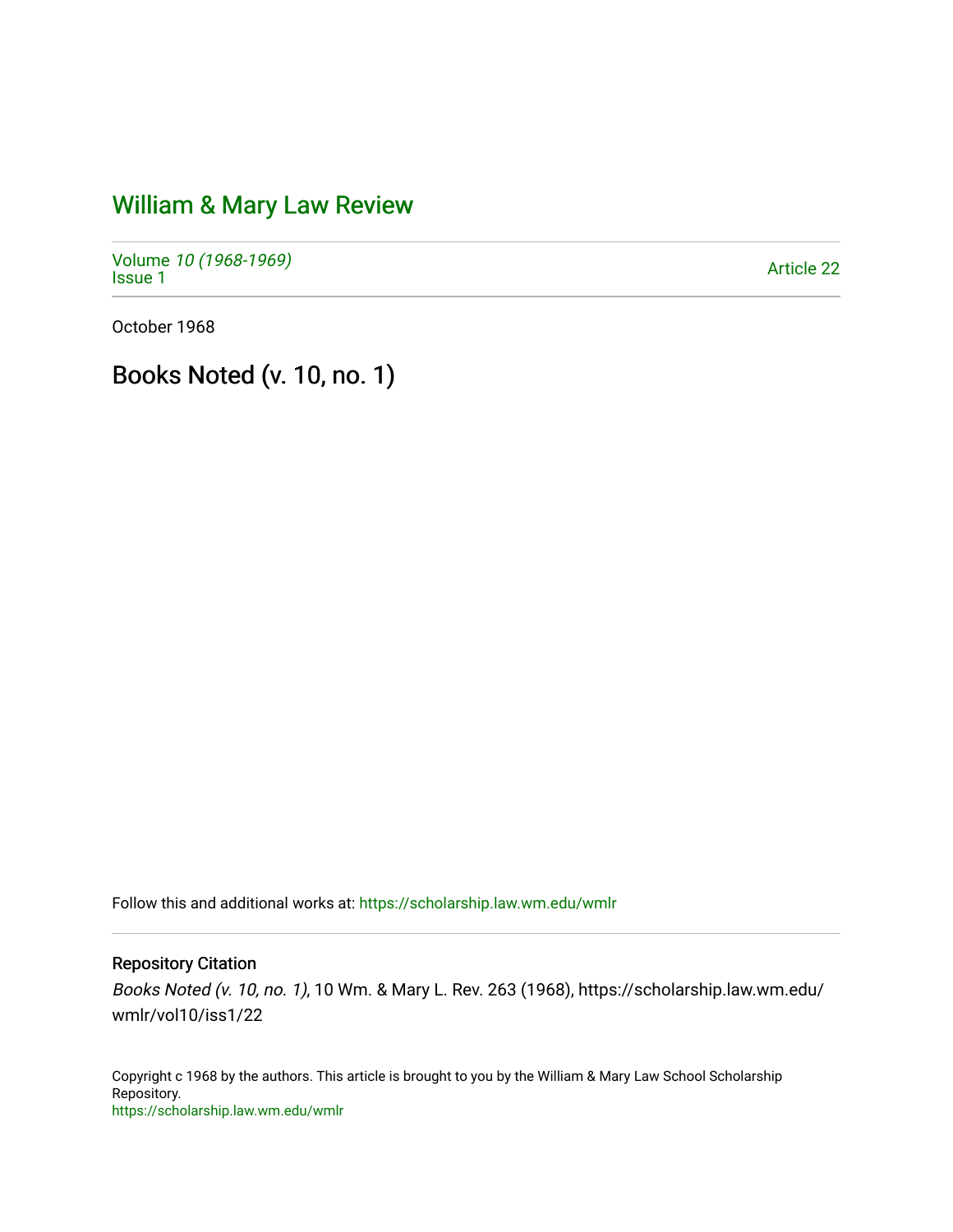THE CRIMINAL LAW REVOLUTION: REPRINTED FROM THE LAW REPORTER. Washington, D.C.: The Bureau of National Affairs, Incorporated, **1968. Pp.** 175. \$3.00. (Paperback).

In this remarkable little volume, the editors of THE CRIMINAL LAW REPORTER have gathered together a series of synopses of the court decisions which have so radically changed the complexion of American criminal law within the past few years. Beginning with the 1960-1961 term, and continuing through the 1967-1968 term, the landmark cases of the modem era are briefed in a most readable fashion, tracing in orderly succession the developments in the law of search and seizure, the right to counsel, the right against self-incrimination, and the other major issues of today's criminal law. Here, in capsule form, are Mapp v. Ohio, Gideon v. Wainwright, Malloy v. Hogan, and dozens more, digested into a mini-course in criminal/constitutional law. Designed more for reading than for reference, this book should be a welcome addition to the library of any student of criminal jurisprudence.

WHAT YOU NEED TO KNOW FOR JURY DUTY. By God-**FREY LEHMAN.** New York: Cowles Educational Corp., 1968. Pp. 128. \$4.95.

The backbone of the American Judicial System is the jury trial. In order for the system to operate most effectively, it is necessary that the jury be comprised of knowledgeable and informed jurors. Unfortunately, too many of our citizens are woefully uninformed as to the duties and responsibilities of a juror. Mr. Godfrey Lehman, a layman who has served on numerous juries, recognized this fact and has done something about it. He has written a primer for jurors, taking them from *voir dire* through the final verdict. This practical, informative, and long overdue volume should be read **by** all citizens who might one day be called to serve on a jury.

ITEMS OF GROSS INCOME. By RIcHARD R. DAILEY *AND* LAW-**RENcE** T. **WARBLE.** New York: Practising Law Institute, Rev. ed. 1967. Pp. 126. \$6.00

This revised edition, a part of the Practising Law Institute's extensive program in post-admission legal education, presents information concerning the treatment of compensation and other forms of income. This volume is one of a series published by PLI in the tax field. Among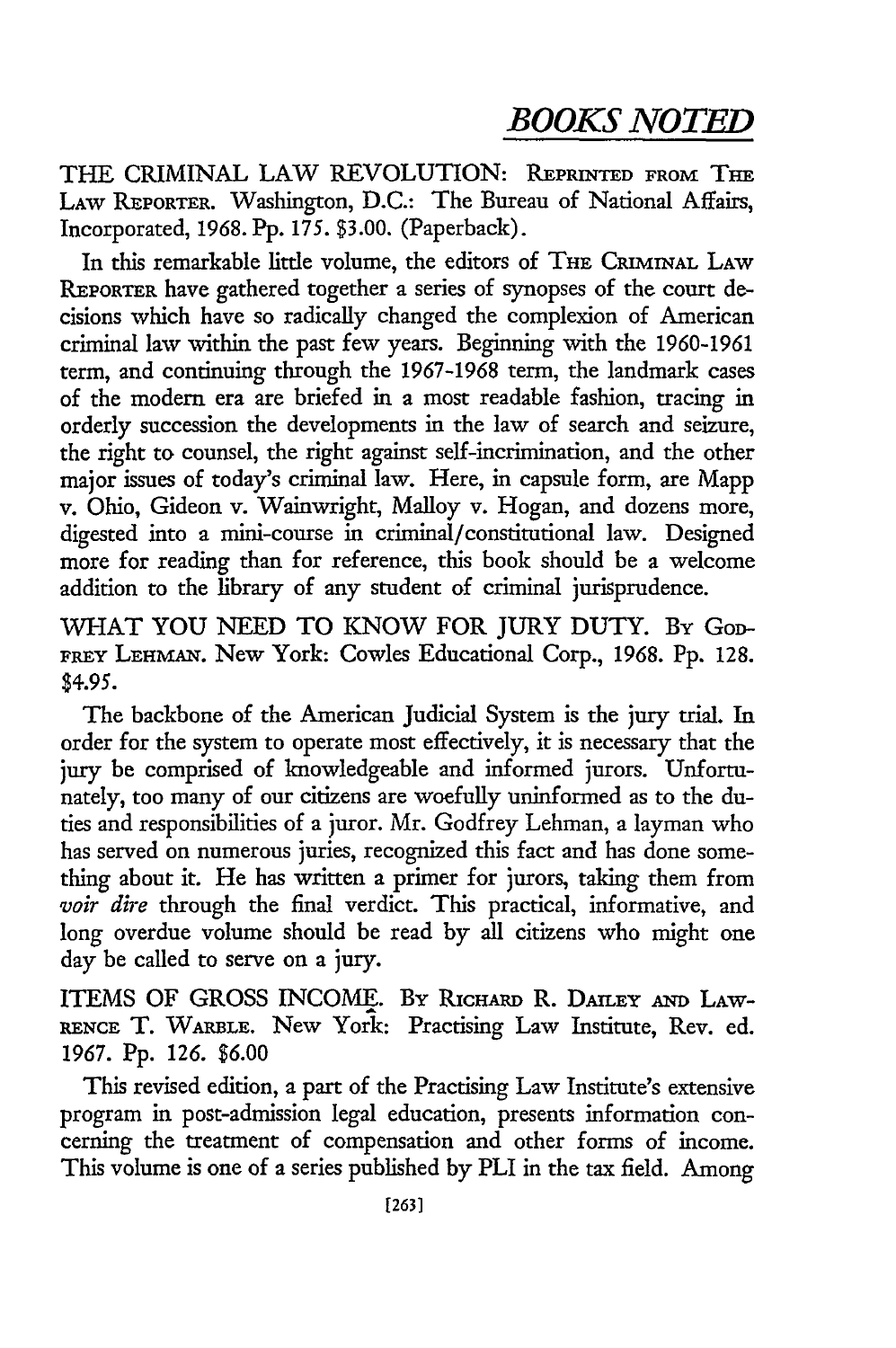the topics discussed in *Items of Gross Income* are guidelines to, categories of, exclusions from, and problems in, reporting gross income. The book is primarily of interest to the general practitioner who does some tax work. Its treatment of gross income problems, while good, is rather general as it necessarily must be from its size. All in all the book is a welcome revision which should prove valuable to the busy general practitioner.

THE MULBERRY TREE. BY JOHN FRAscA. Englewood Cliffs, New Jersey: Prentice-Hall, Inc., 1968. Pp. 184. \$4.95.

This work is not a text, hornbook or other complex legal treatise. Instead it is concerned with a simple but honest young married man with two children who is jailed for a crime he did not commit, and the efforts of an industrious reporter to free him. The author tells his story in an extremely readable manner and at the same time probes the many weaknesses in our judicial system. John Frasca's series of columns in a Tampa, Florida newspaper about his involvement in this case won the Pulitzer Prize for Reporting.

SUCCESSFUL LABOR RELATIONS. By NOEL **AND** ARNOLD LEVIN. New York: Fairchild Publications, Inc., 1967. Pp. 328. \$12.00.

Books put out by Fairchild Publications, Inc. have come to be highly respected by the entire business world. Mr. Levin has certainly done his share to promote this image with the printing of this revised employer's guide to labor-management relations. The book is a successful blend of realism and practicality with theory and philosophy. Many concrete examples are used to illustrate subtle points in a manner which makes the reader aware of Mr. Levin's great literary talent. Mr. Levin, however, is not an author by trade but an experienced labor lawyer with the added talent of being able to express himself well in print. In this work an employer can find answers to many problems that are a mixture of legal, financial, and labor relations elements.

POLITICAL PARTICIPATION. **UNITED STATES COMMISSION ON CIVIL** RIGHTS. Washington: U.S. Government Printing Office, 1968. Pp. *256. \$.75.*

This book is an in depth study of the effects of the Voting Rights Act of 1965 upon Negro voting and political participation in the South. The study is the product of research done in ten Southern States by the U.S. Commission on Civil Rights under the chairmanship of John A. Hannah. Not only does the work report the findings of the Com